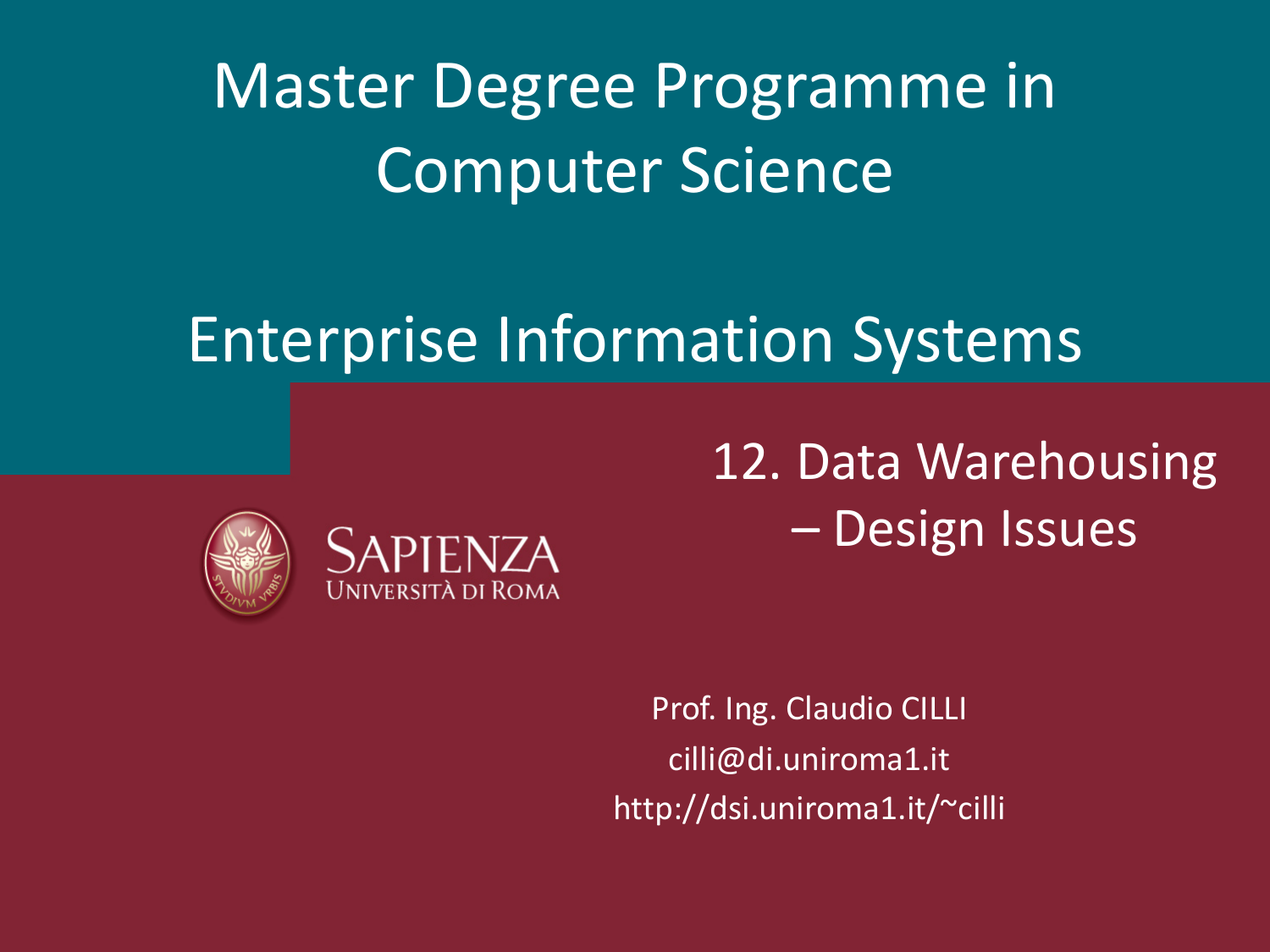# Data Warehouse Design

- Setting targets and planning
	- feasibility (border, size, sources, ...)
	- team
	- operating plan
- Design of the infrastructure
	- choice of architecture
	- choice of technologies
- Design of Data Marts
	- analysis with domain experts

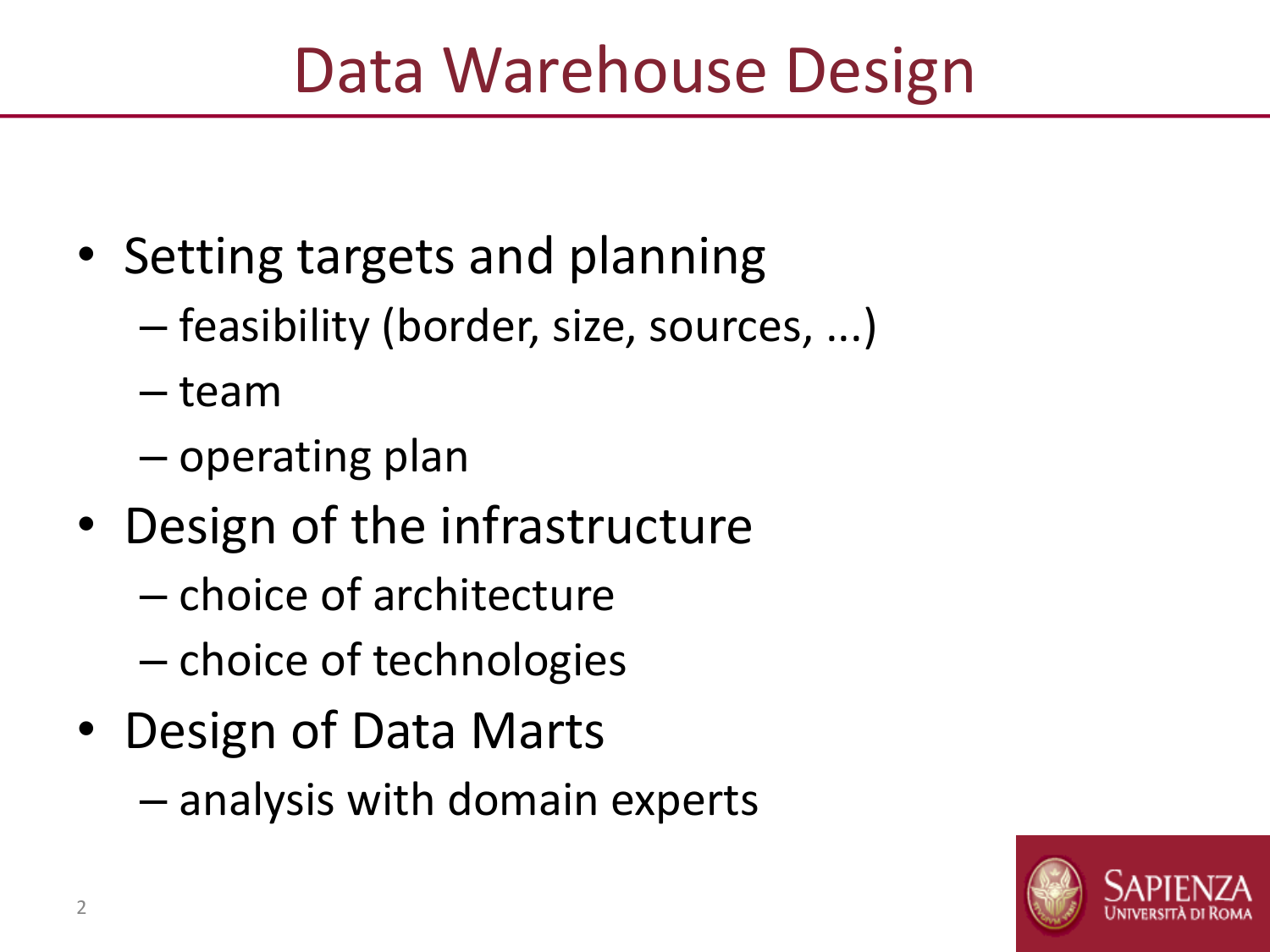# Lifecycle (Kimball, 1998)

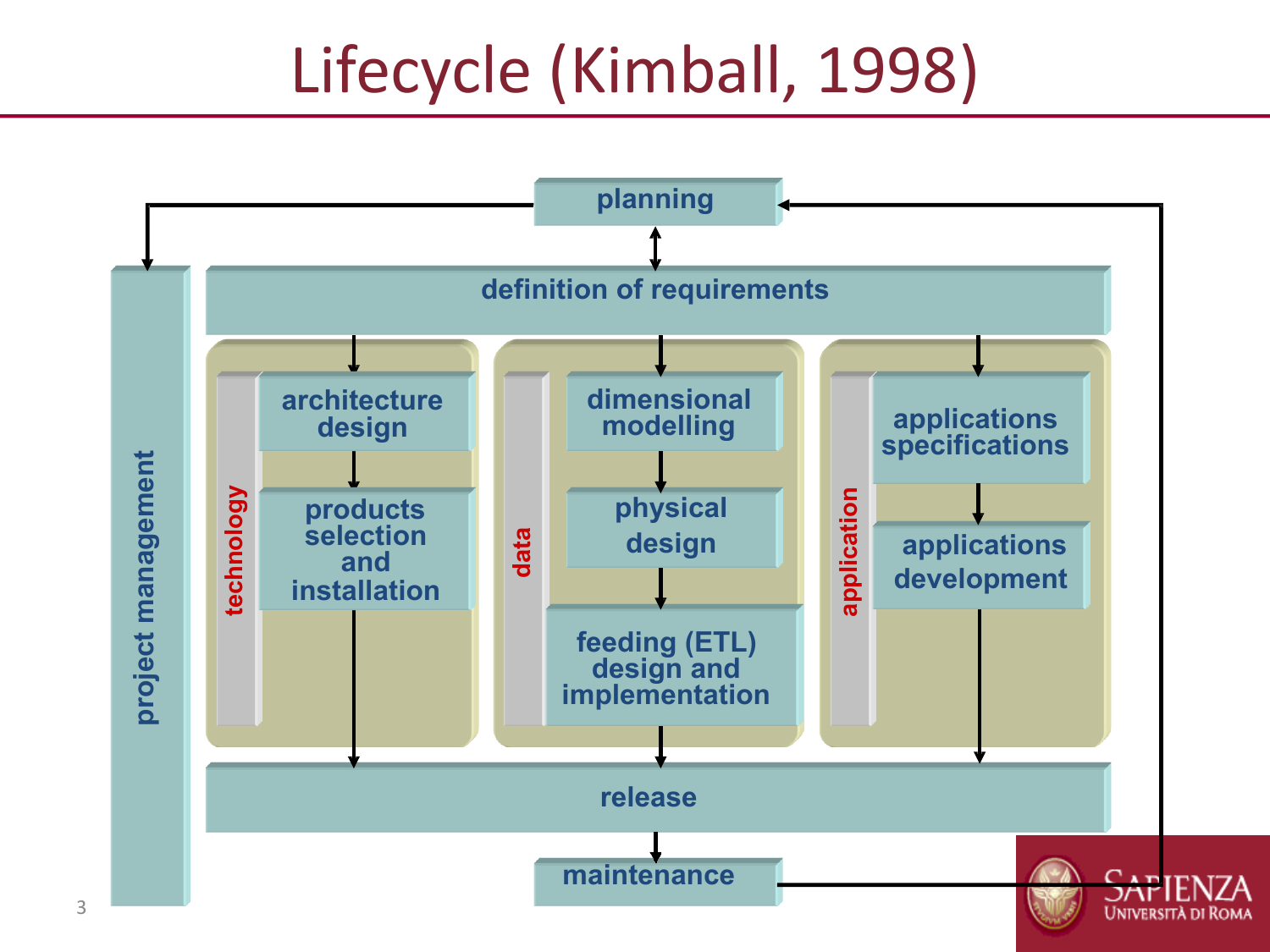# Data Flow & Project evolution



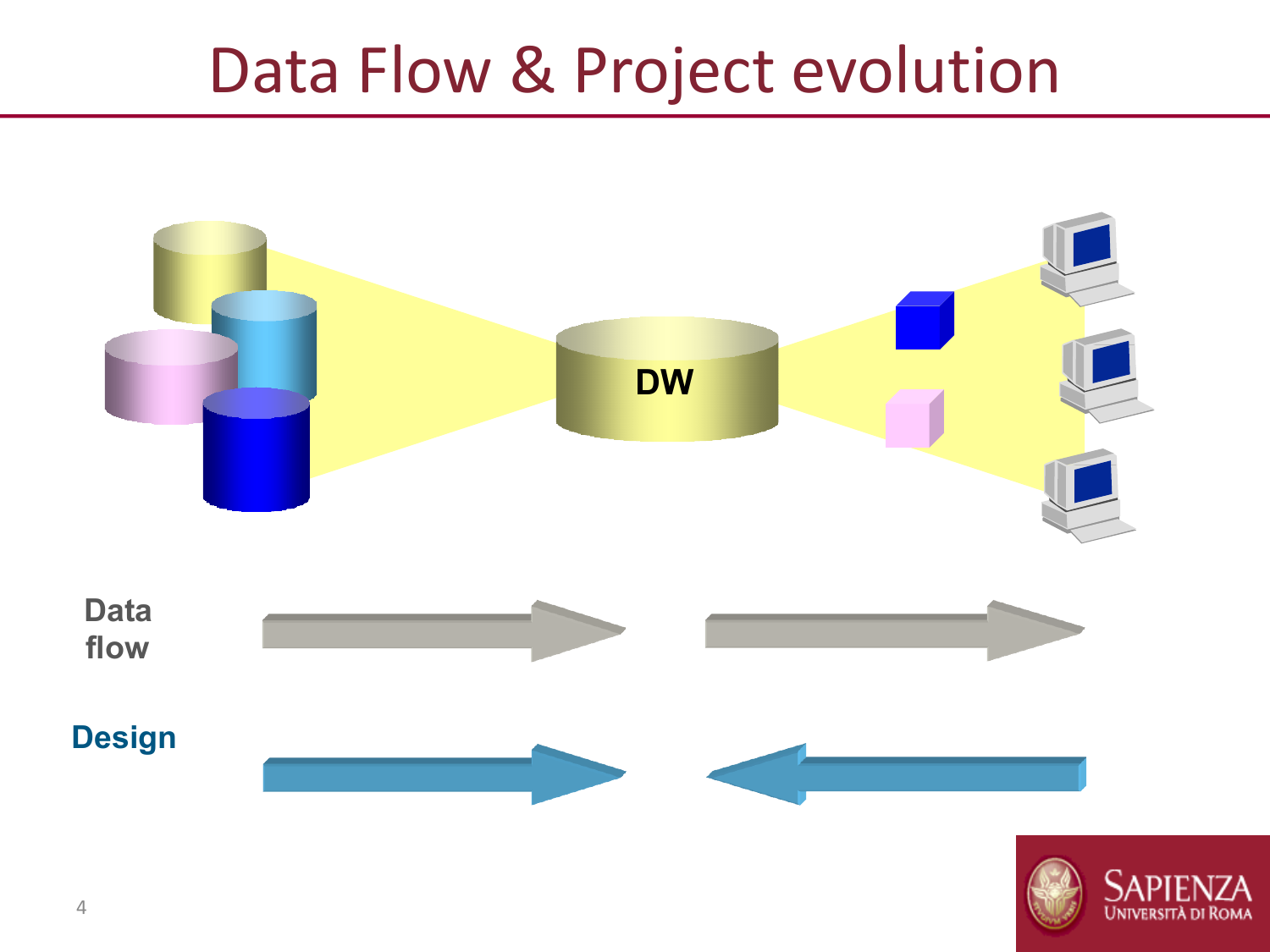# Design of a Data Mart: phases

**Fact schema**

**Star-schema, Snowflakes**

- 1. Analysis and reconciliation of data sources schema of sources  $\rightarrow$  reconciled schema
- 2. Requirements analysis reconciled schema  $\rightarrow$  facts, work load
- 3. Conceptual Design

reconciled schema, facts, work load  $\rightarrow$  fact schema

4. Logical design

fact schema, work load  $\rightarrow$  logical schema of Data Marts

- 5. Feeding (ETL) Design schema of sources, reconciled schema, logical schema of  $DM \rightarrow$  ETL procedures
- 6. Physical design

logical schema of DM, work load, DBMS  $\rightarrow$  physical schema of DM



**entity-relationship**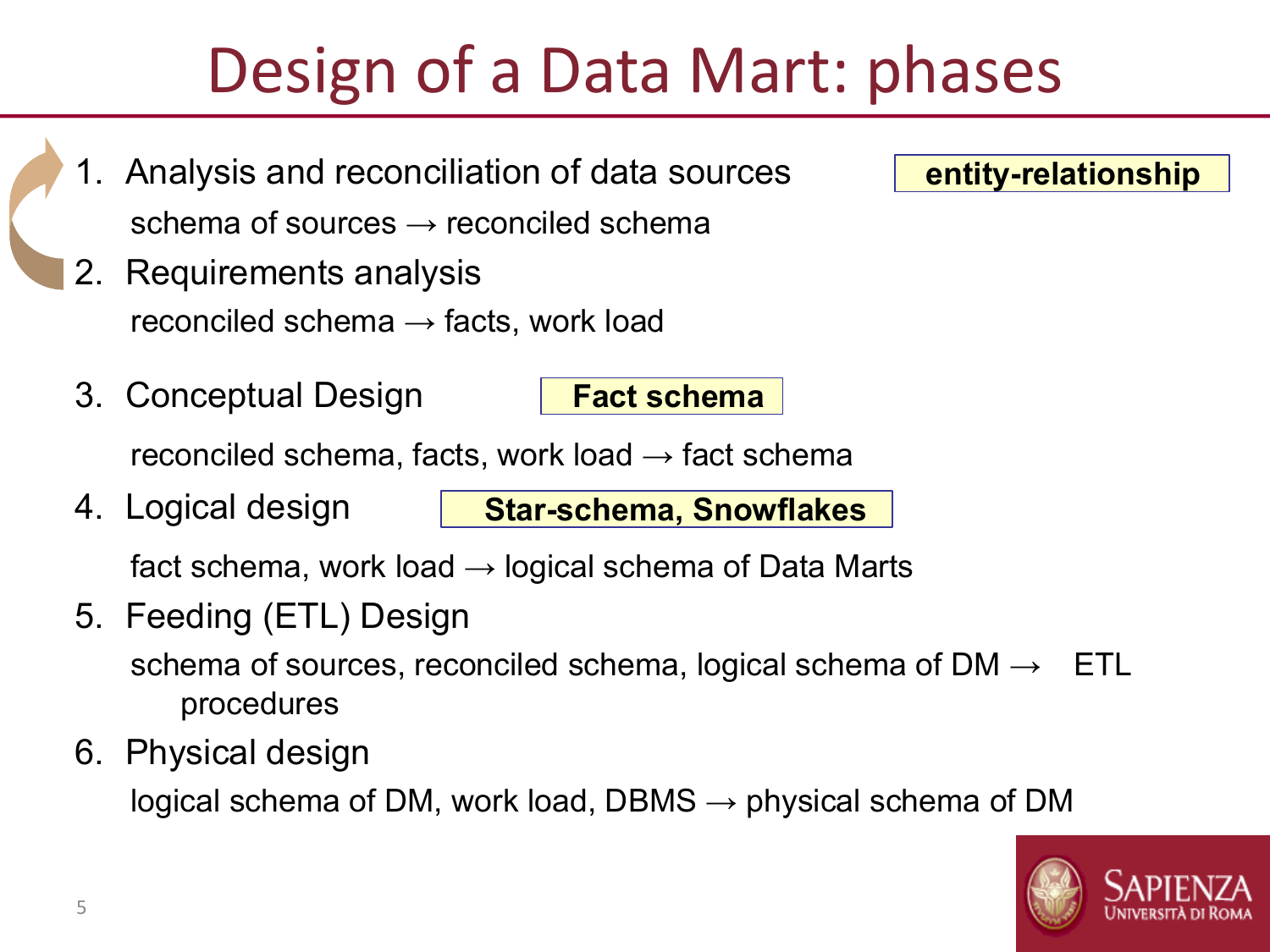# Reconciling data sources

#### schema integration:

• one step • steps • balanced • iterative

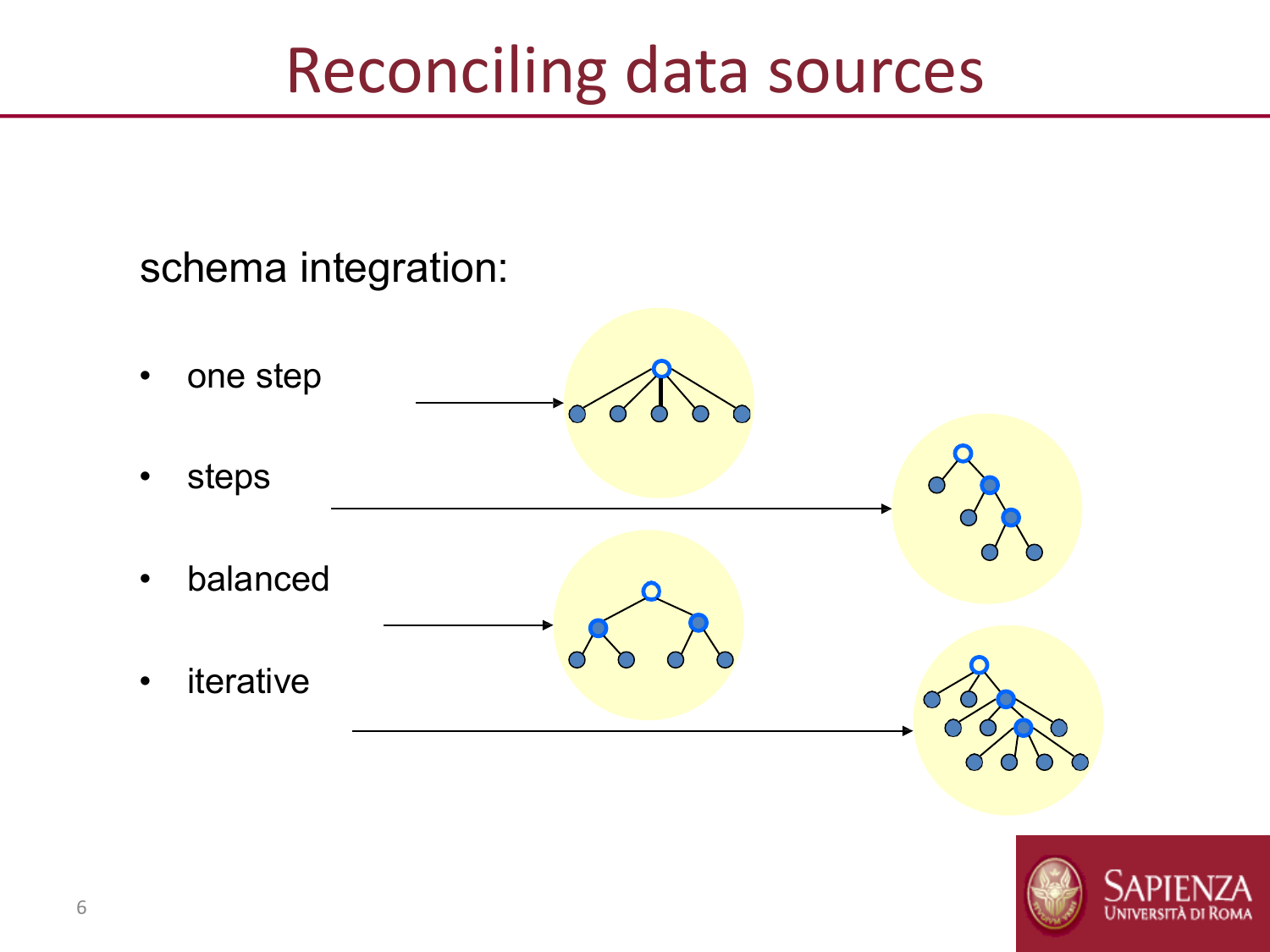# Operational data source: ER-Schema

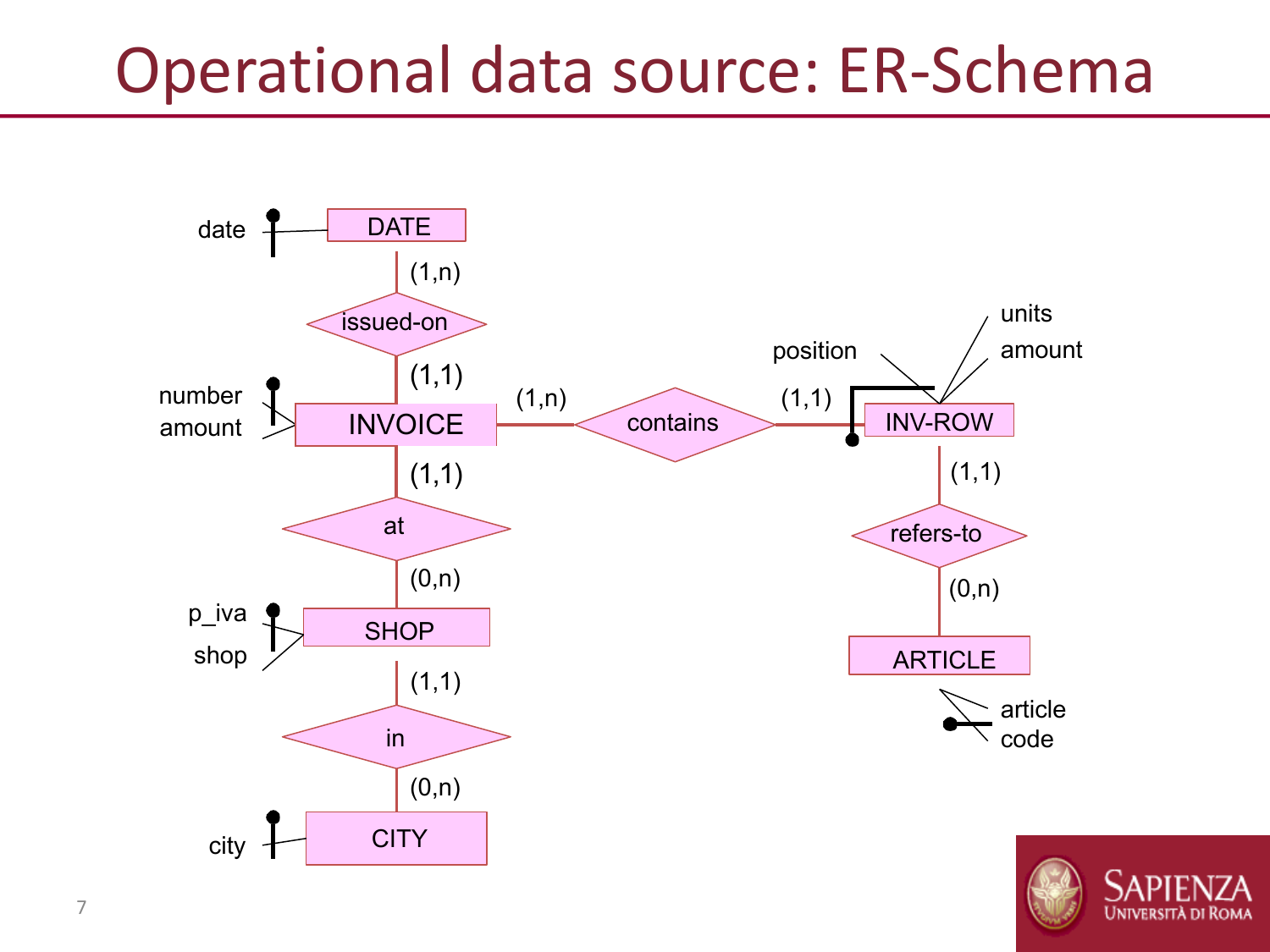## Operational data source: logical schema

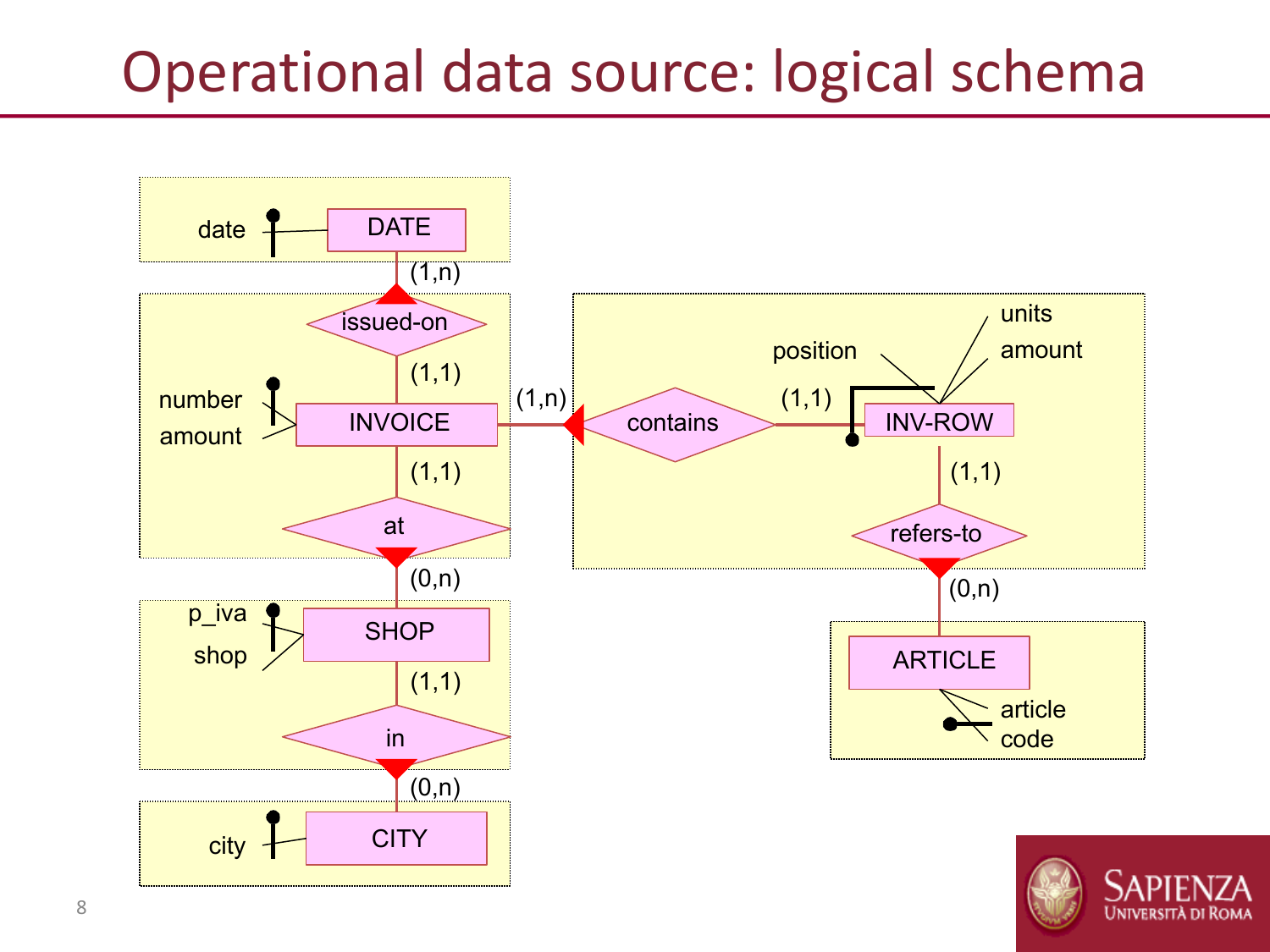### Operational data source: logical schema (rev.)

#### **denormalization**

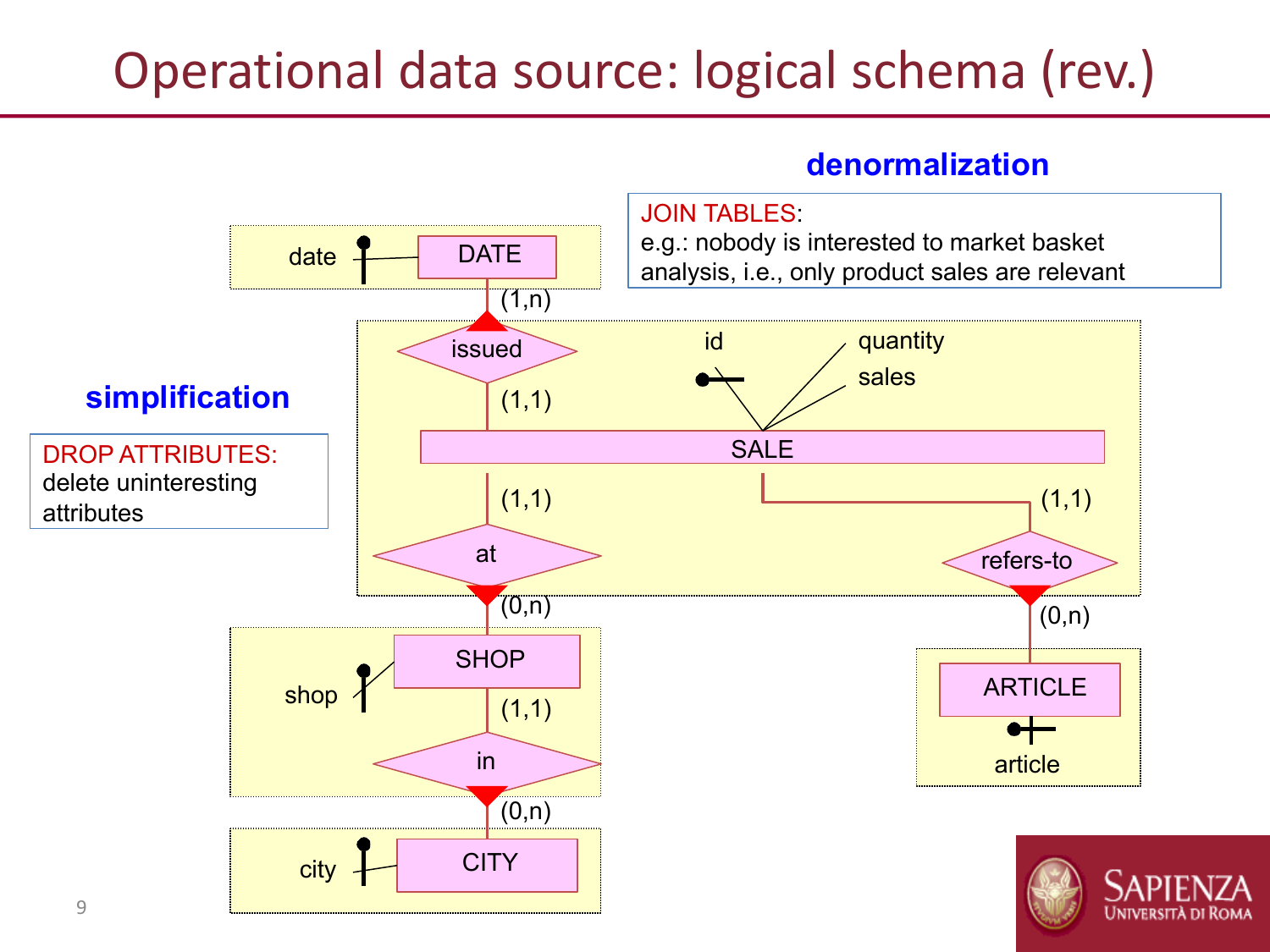# Fact Schema (preliminary)



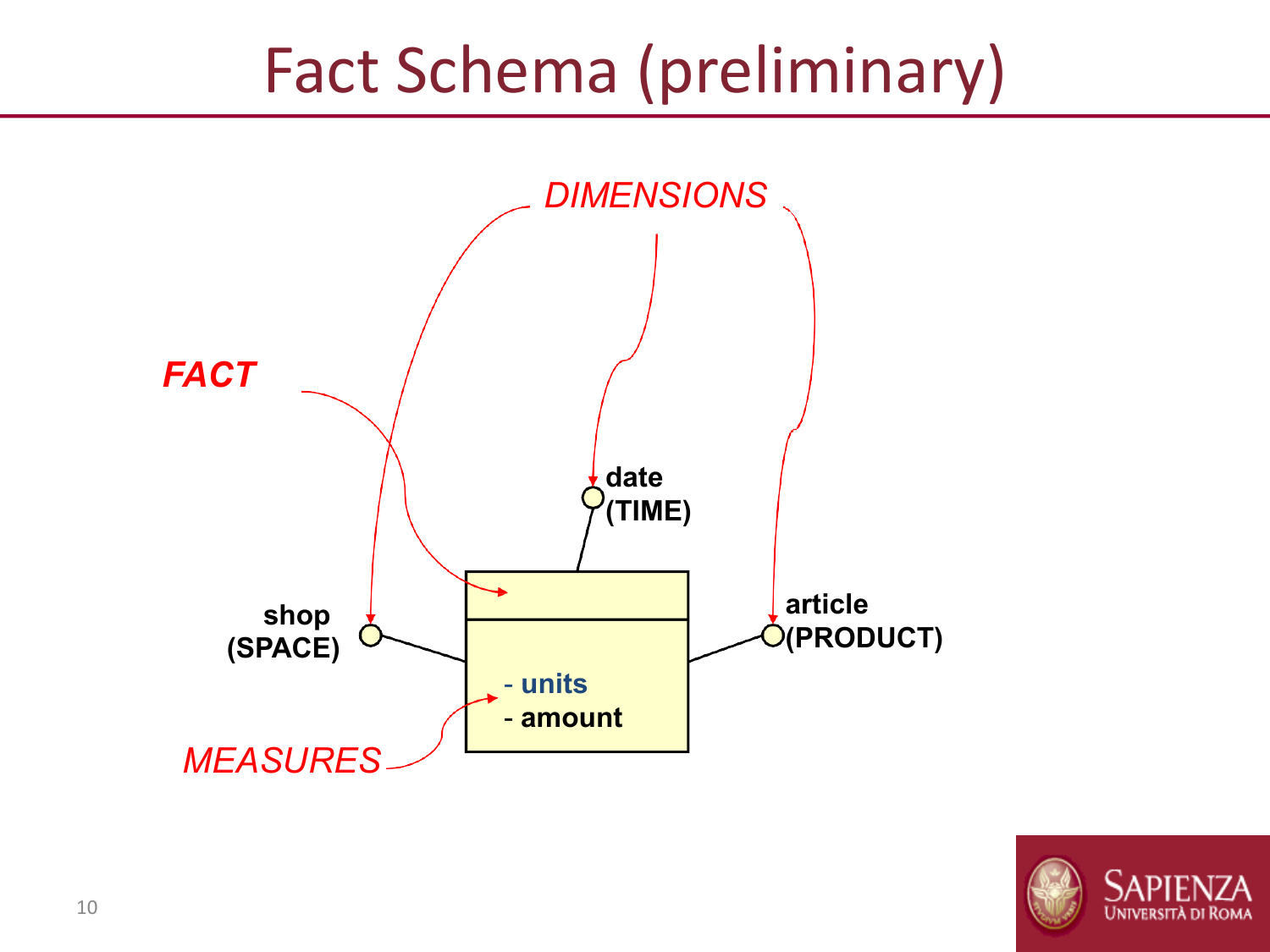# Dimensional Hierarchies



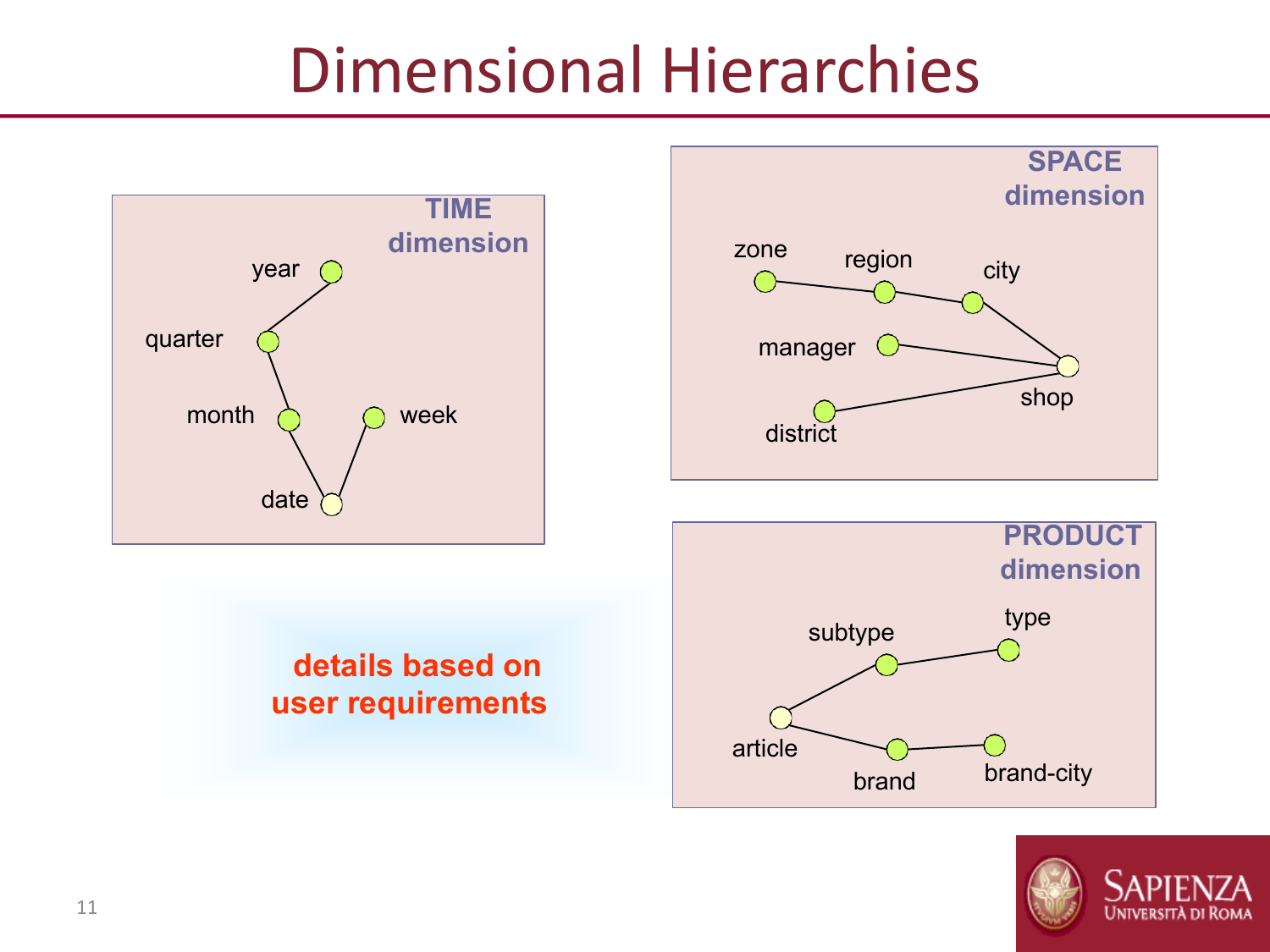### Fact Schema: DFM (Dimensional Fact Model)



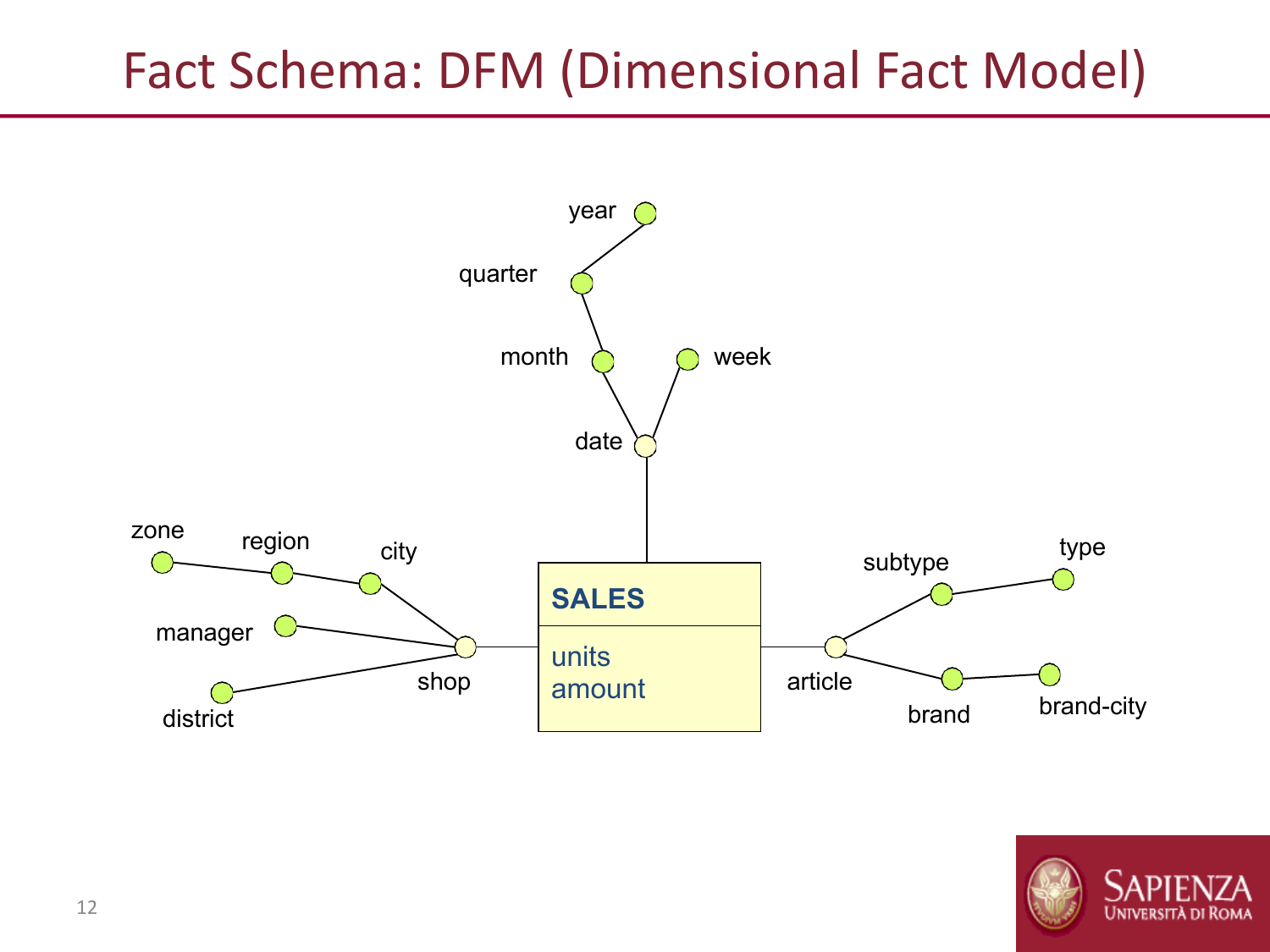# Fact Schema (an interpretation for OLAP)

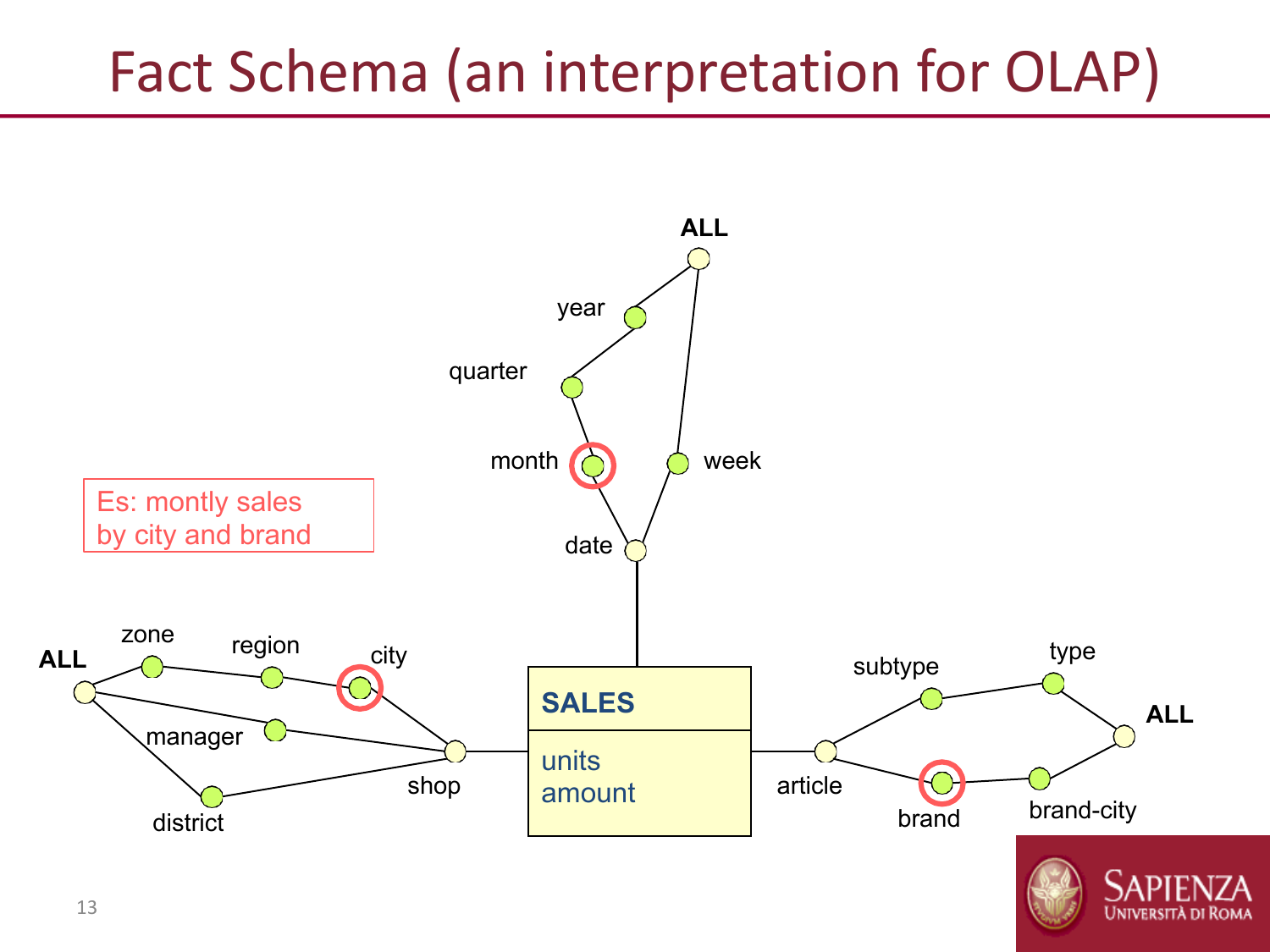#### ER schema week  $(1,n)$ WEEK quarter year date  $(1,1)$ month  $YEAR$   $(1,n)$  $(1,1)$  (1,1) (1,1) (1,1)  $(1,n)$   $(1,1)$ QUARTER MONTH DATE (1,n) manager (0,n) zone **ZONE** on SALES-MANAGER quantity  $(1,n)$ amount city  $(1,n)$  negozio (1,n)  $(1,1)$  $(1,1)$  $(1,n)$   $(1,1)$  $\frac{1}{\text{CITY}}$  (0,n) in  $(0,n)$   $(1,1)$   $(1,1)$   $(1,1)$   $(1,1)$ (0,n) REGION **SHOP** INVOICE-ROW at  $(1,1)$  $(1,1)$ region district (0,n) refers-to **DISTRICT** (0,n) (0,n)  $(1,1)$ (0,n)  $(1,1)$ ARTICLE BRAND\_CITY BRAND citta\_marca brand articolo  $(1,1)$  $\begin{tabular}{|c|c|c|c|c|} \hline (0,n) & (1,1) & & & (0,n) \\\hline \end{tabular}$ belongs-to type subtype **UNIVERSITÀ DI ROMA**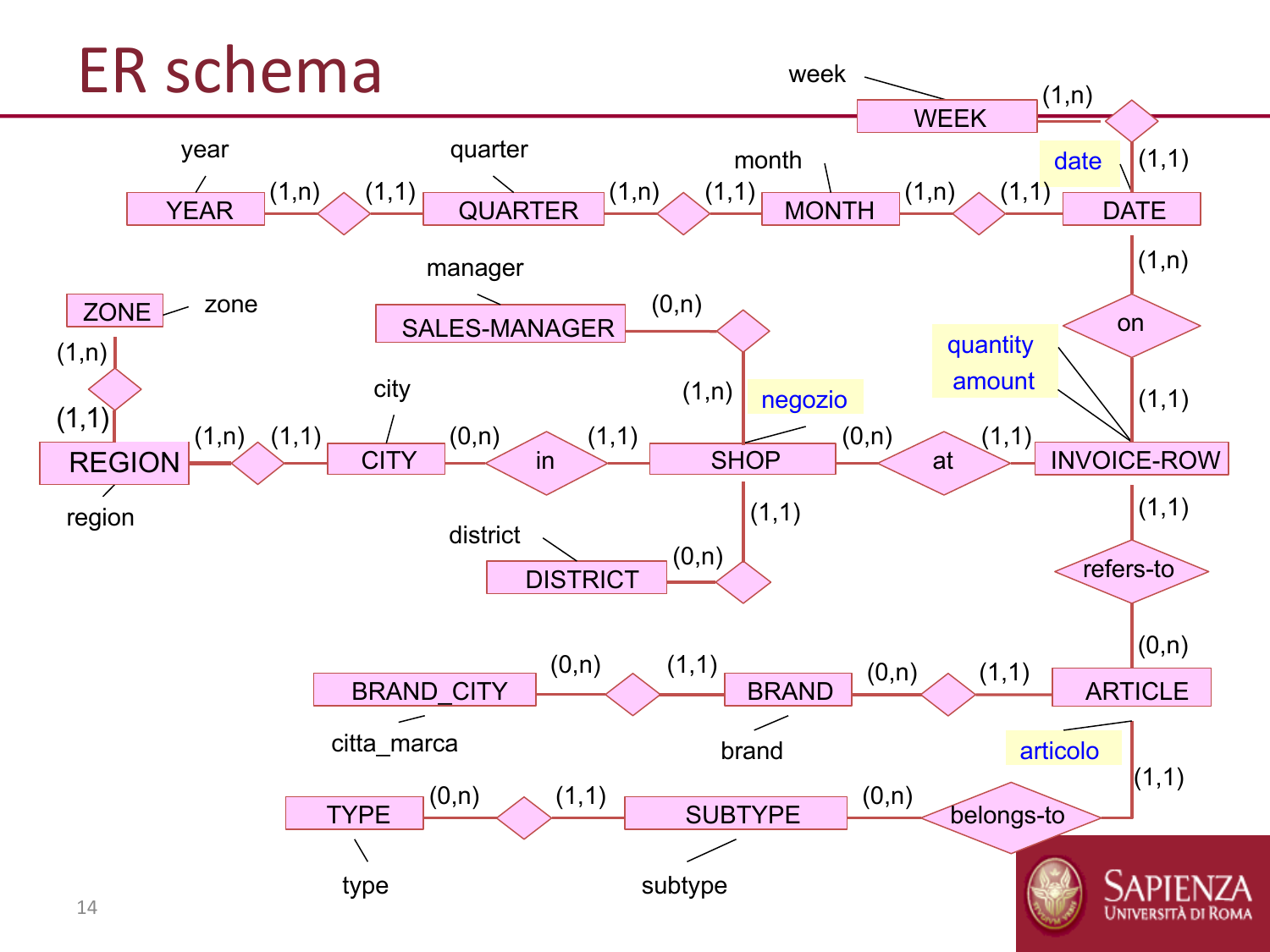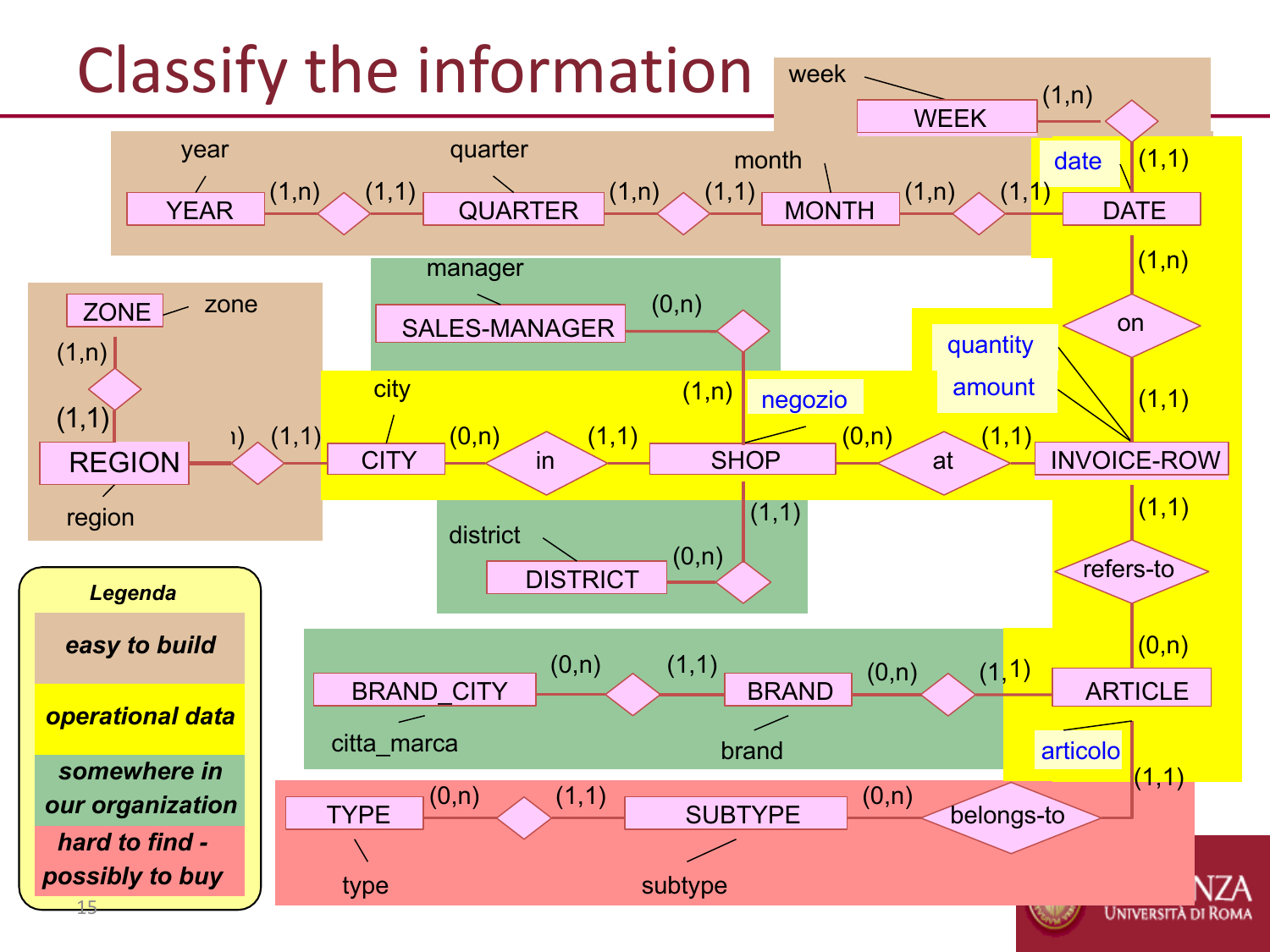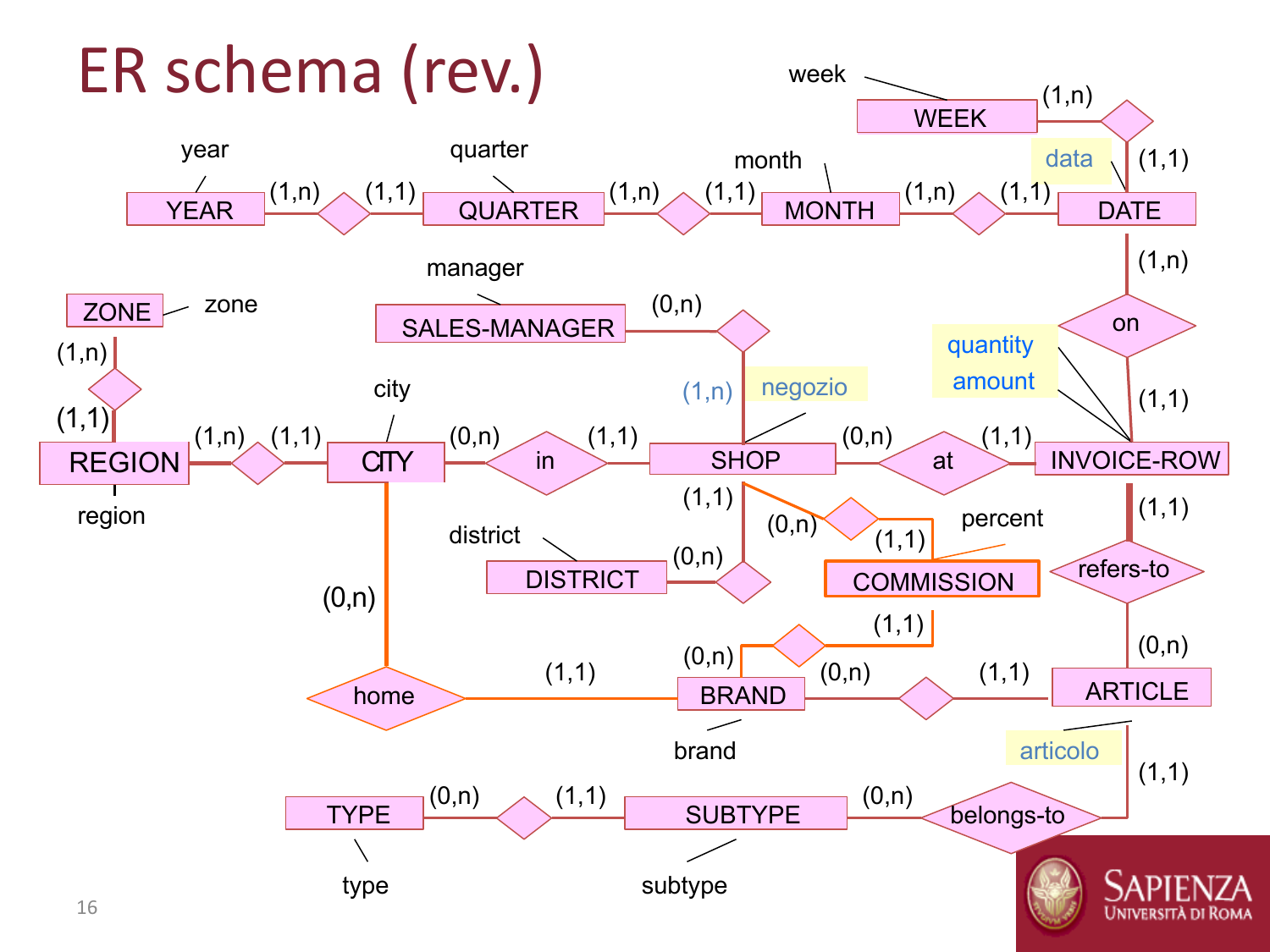# Multiple arcs (n:n relation)